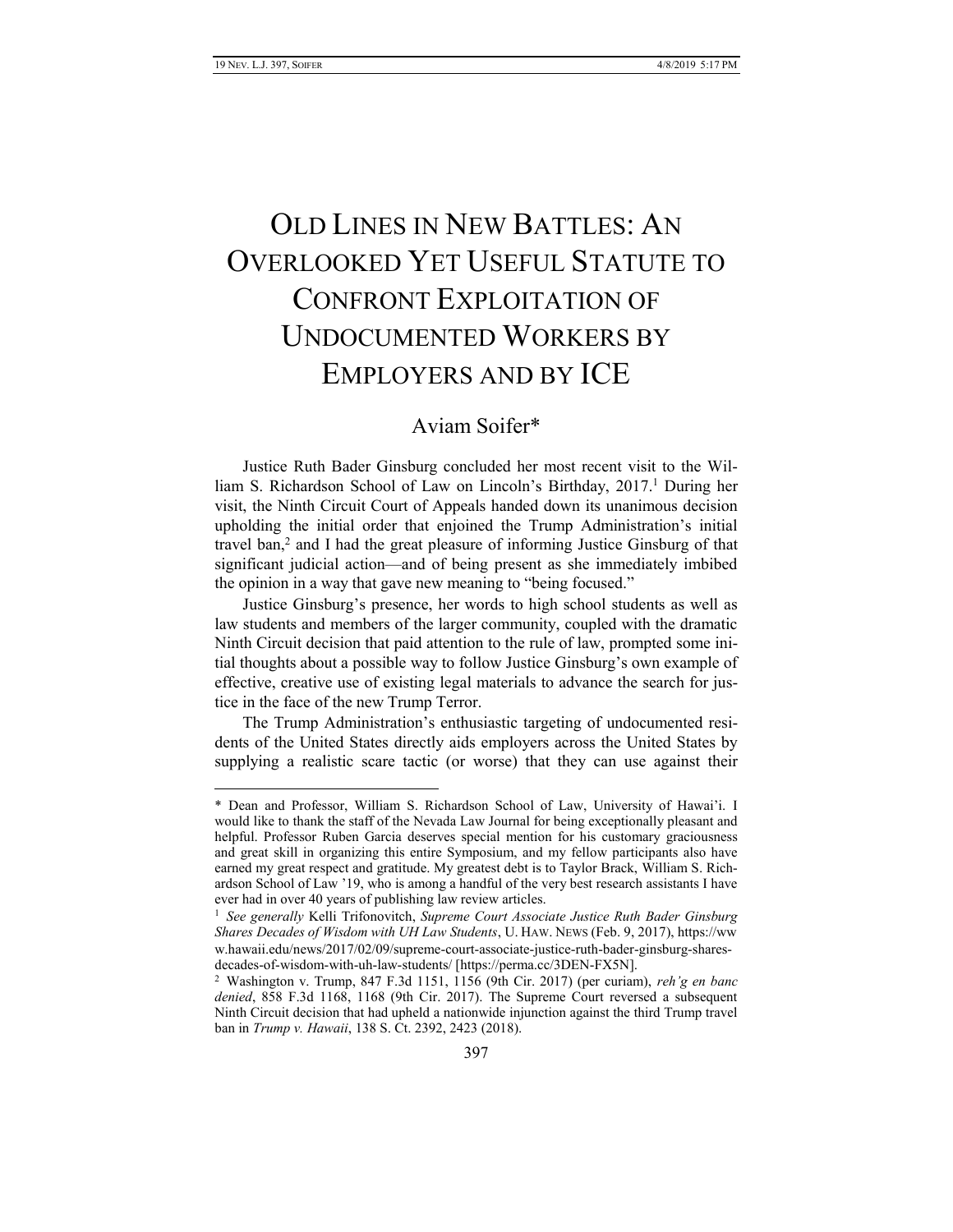workers. In the shadowy gloom of possible deportation, employers can now even more effectively exploit those workers who lack "proper papers."

My suggestion is that this harsh reality might be at least slowed through a lawsuit or lawsuits aimed directly at employers who, with the help of federal agents, are now further emboldened to squeeze undocumented workers even harder. And there is a virtually unknown 1867 federal statute that speaks directly to this harsh reality—the Peonage Abolition Act of 1867, now codified as 42 U.S.C. § 1994 (2012). The original context as well as the current statutory language might well be useful in litigating against the personal devastation wrought by Immigration and Customs Enforcement (ICE), the Trump Administration, and the "outsourcing of American Democracy."<sup>3</sup>

Much as the 1960s led creative lawyers to rediscover and invoke civil rights statutes such as the Civil Rights Act of 1866 and to do so with noteworthy success, our perilous times now call for attention to the Peonage Abolition Act, passed by the same 39th Congress and based on the Thirteenth Amendment, thus not requiring "state action." As Attorney Ruth Bader Ginsburg and her colleagues poured new meaning into the Civil Rights Act of 1964 and the Fourteenth Amendment, the Peonage Abolition Act similarly offers relevant textual support along with the bonus of clear and supportive legislative intent.<sup>4</sup>

Currently codified as 42 U.S.C. § 1994, the statute states in its entirety:

The holding of *any person to service or labor* under the system known as peonage is abolished and forever prohibited in any Territory or State of the United States; and all acts, laws, resolutions, orders, regulations, or usages of any Territory or State, which have heretofore established, maintained, or enforced, or by virtue of which any attempt shall hereafter be made to establish, maintain, or enforce, *directly or indirectly, the voluntary or involuntary service or labor of any persons as peons, in liquidation of any debt or obligation, or otherwise*, are declared null and void.<sup>5</sup>

Attention to the origins of this statute enhances the possibilities to invoke it on behalf of noncitizens. In fact, the 39th Congress specifically focused on the exploitation of Mexicans and Indians, undeniably noncitizens, in the territory of New Mexico in 1866—exploitation in which members of the US Army actively

<sup>&</sup>lt;sup>3</sup> See generally JODY FREEMAN & MARTHA MINOW, GOVERNMENT BY CONTRACT: OUTSOURCING AND AMERICAN DEMOCRACY (2009). See also CAM SIMPSON, THE GIRL FROM KATHMANDU (2018) for a discussion of the twelve Nepalese laborers killed by terrorists while working in Iraq through a contract between United States military and KBR Halliburton.

<sup>4</sup> CONG. GLOBE, 39th Cong., 2d Sess. 239–40 (1867). Senator Charles Sumner stressed a report that US Army personnel had been aiding in the capture of Mexicans and Indians so that they would be made peons as he introduced the bill that became the Peonage Abolition Act on the first day of the lame-duck 39th Congress.

<sup>5</sup> 42 U.S.C. § 1994 (2012) (emphasis added). The current version is virtually unchanged from what the 39th Congress adopted, with the exception of omitting the specific reference to the Territory of New Mexico and replacing it with "Territory or State."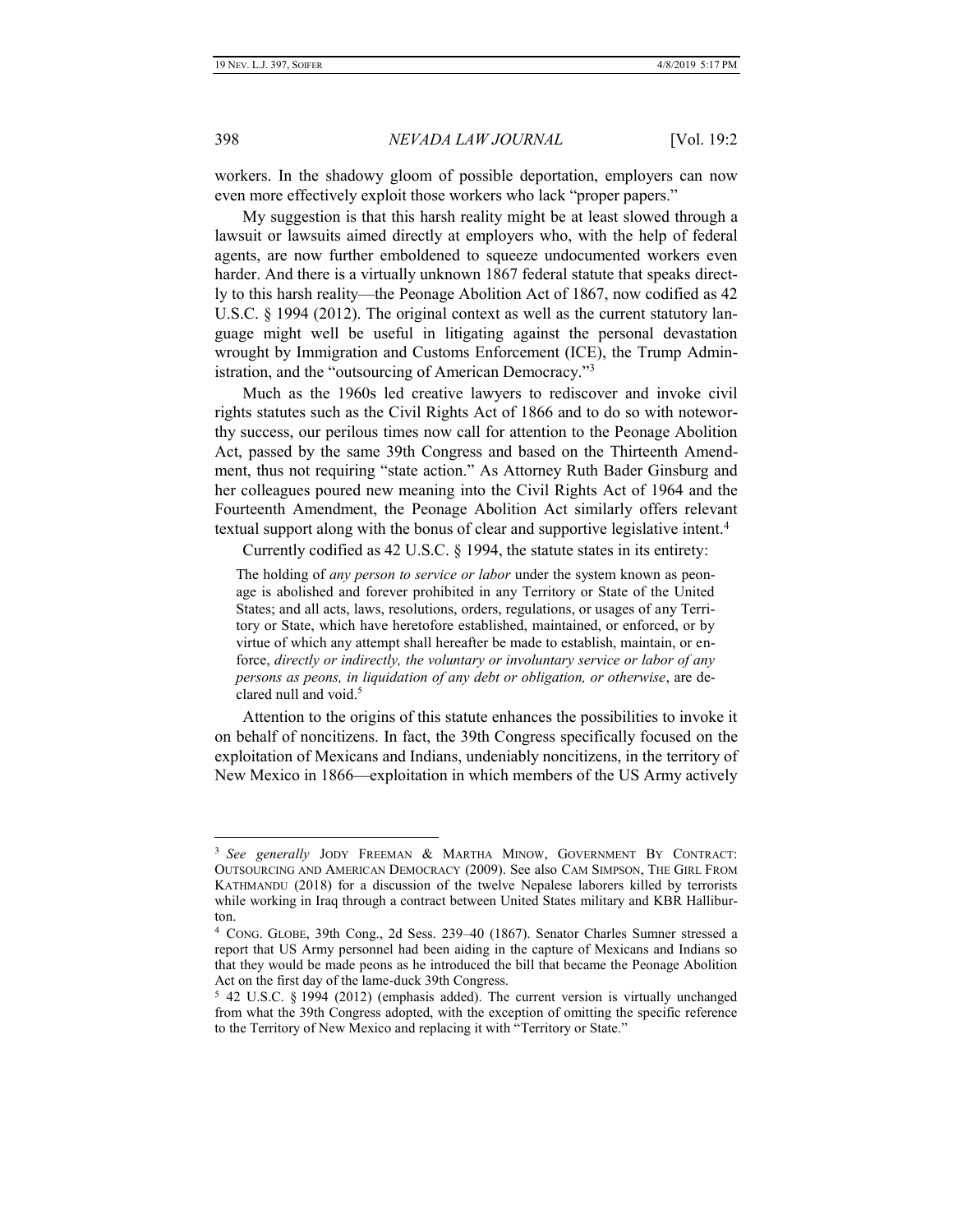<span id="page-2-0"></span>collaborated.<sup>6</sup> The protection the act sought to provide was not, and still is not, limited to citizens. It extends to "any person" held to "service or labor [in a] system known as peonage" by means "directly or indirectly."<sup>7</sup> And though the statute has been virtually ignored, its definition of peonage is sweeping: the statute bans "the voluntary or involuntary service or labor of any persons as peons, in liquidation of any debt *or obligation, or otherwise*."<sup>8</sup>

As the Civil Rights Act of 1866 had long been relegated to history's dustbin until it was resuscitated in *Jones v. Alfred H. Mayer Co.*, attention could and should be paid to the specific provisions of an important 150-year-old statute.<sup>9</sup> In many ways parallel to the 1866 Civil Rights Act,<sup>10</sup> an only slightly older sibling to the Peonage Abolition Act, the 39th Congress added broad protections even for noncitizens who were being exploited through benighted publicprivate partnerships within the jurisdiction of the United States.<sup>11</sup> Though initially it may seem far-fetched to invoke an almost unknown statute, the old promise of enacting into law "a new birth of freedom" in the wake of the Civil War could be central to the current and ongoing civil rights struggles.<sup>12</sup> Before turning to several ways in which the Peonage Abolition Act is strikingly relevant to the current crisis for undocumented workers, as well as the plight of foreign workers exploited through the iron triangle of public-private partnerships involving the US military-industrial complex and American contract law, a brief summary of its historical context may be useful.

7 42 U.S.C. § 1994 (2012).

<sup>6</sup> *See* CONG. GLOBE, 39th Cong., 2d Sess. 239–40 (1867) (remarks of Sen. Sumner); *see also*  Aviam Soifer, *Federal Protection, Paternalism, and the Virtually Forgotten Prohibition of Voluntary Peonage*, 112 COLUM. L. REV. 1607, 1614–18 (2012) [hereinafter Soifer, *Federal Protection and Paternalism*].

<sup>&</sup>lt;sup>8</sup> 42 U.S.C. § 1994 (emphasis added). There was not yet a Fourteenth Amendment, and thus Congress relied on its new authority under the Thirteenth Amendment. Strikingly, Congress used the Thirteenth Amendment's section 2 enforcement clause to extend rights beyond the reach of the language of the Thirteenth Amendment, which abolished only slavery and involuntary servitude, and did not extend to the knotty issue of "voluntary servitude."

<sup>9</sup> *See* Jones v. Alfred H. Mayer Co., 392 U.S. 409, 421–22 (1968).

<sup>&</sup>lt;sup>10</sup> Civil Rights Act of 1866, ch. 31, 14 Stat. 27 (1866) (codified as amended at 42 U.S.C. §§ 1981–1982). For discussion of the Civil Rights Act, see *infra* not[e 15.](#page-3-0)

<sup>11</sup> *See, e.g.*, Graham v. Richardson, 403 U.S. 365, 377 (1971); Takahashi v. Fish & Game Comm'n, 334 U.S. 410, 419–20 (1948); Gary A. Greenfield & Don B. Kates, Jr., *Mexican Americans, Racial Discrimination, and the Civil Rights Act of 1866*, 63 CAL. L. REV. 662, 670 (1975) ("But section 1981, because of its foundation in the fourteenth amendment, has long been interpreted as banning state action which discriminates on the basis of alienage."); *id.* at 664 ("In *Jones v. Alfred H. Mayer Company*, however, the Court concluded that the thirteenth amendment, in outlawing the institution of slavery, also empowered Congress to ban both public and private racial or color discrimination as vestiges of slavery not immediately eradicated by the prohibition of the institution itself . . . . As a result of the Court's reassessment of the thirteenth amendment and the Civil Rights Act, sections 1981 and 1982 have become important vehicles for combatting private discrimination . . .").

<sup>12</sup> President Abraham Lincoln, Gettysburg Address (Nov. 19, 1863); *see also* CHARLES L. BLACK, JR., A NEW BIRTH OF FREEDOM (1997).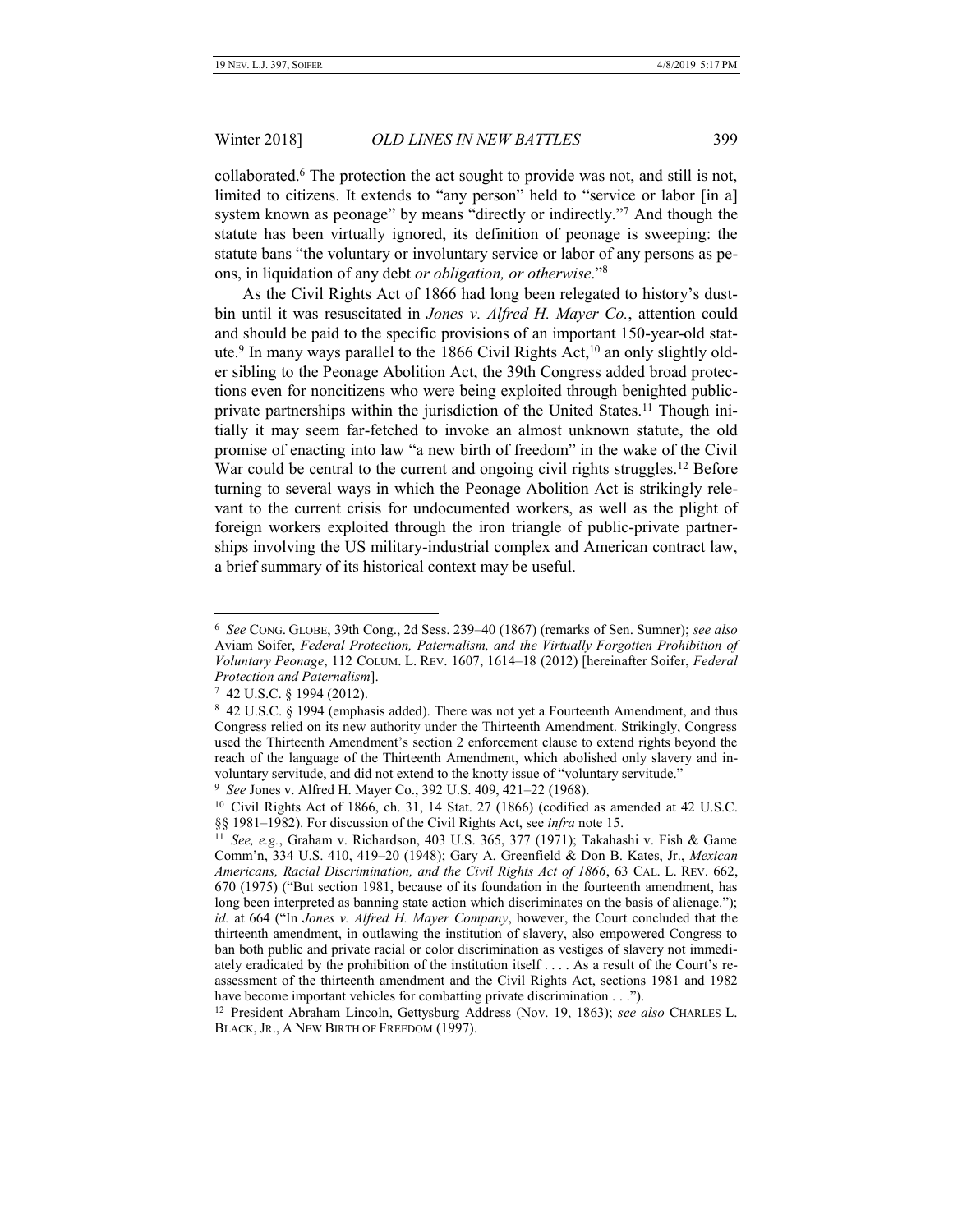#### 400 *NEVADA LAW JOURNAL* [Vol. 19:2

#### <span id="page-3-1"></span><span id="page-3-0"></span>I. THE 39TH CONGRESS

The central purpose of the Civil Rights Act of 1866 was to eliminate the ongoing vestiges of slavery and to protect all those whom the act made citizens.<sup>13</sup> In overriding President Johnson's veto—the first time a presidential veto was overridden on a major piece of legislation in the nation's history—the members of the 39th Congress found it necessary to respond to the Black Codes newly adopted throughout the South as well as to try to prevent more of the vicious violence that recently-freed slaves regularly encountered.<sup>14</sup> President Johnson exacerbated the situation repeatedly with his outrageous, belligerent statements as well as his efforts to readmit the southern states without extracting any meaningful conditions.<sup>15</sup>

Johnson further blundered as he tried, but miserably failed, to launch a new national political party in the summer of 1866.<sup>16</sup> Senator James R. Doolittle (R-WI), who had chaired Johnson's failed National Union Convention, stated that Johnson's subsequent disastrous "Swing Round the Circle" attempt to take his Reconstruction policies to the people had probably cost Johnson and his allies one million votes.<sup>17</sup>

Against this backdrop, and with considerable enthusiasm among the voters for the 39th Congress's newly proposed Fourteenth Amendment, many Moder-

16 *See* DAVID O. STEWART, IMPEACHED: THE TRIAL OF PRESIDENT ANDREW JOHNSON AND THE FIGHT FOR LINCOLN'S LEGACY 59–73 (2009).

17 *See* Soifer, *Federal Protection and Paternalism*, *supra* not[e 6,](#page-2-0) at 1615–19.

<sup>13</sup> *See, e.g.*, CONG. GLOBE, 39th Cong., 1st Sess. 599 (1866) (remarks of Sen. Trumbull) ("[T]he very object of the bill is to break down all discrimination between black men and white men[.] . . . [It] is simply intended to carry out a constitutional provision, and guaranty to every person of every color the same civil rights.").

<sup>&</sup>lt;sup>14</sup> See id. at 474 (remarks of Sen. Trumbull) ("Since the abolition of slavery, the Legislatures which have assembled in the insurrectionary States have passed laws relating to the freedmen, and in nearly all the States they have discriminated against them. They deny them certain rights, subject them to severe penalties, and still impose upon them the very restrictions which were imposed upon them in consequence of the existence of slavery, and before it was abolished. The purpose of the bill under consideration is to destroy all these discriminations, and to carry into effect the constitutional amendment."); *id.* at 1293–94 (remarks of Rep. Shellabarger); *id.* at 1118 (remarks of Rep. Wilson).

<sup>&</sup>lt;sup>15</sup> President Johnson claimed that the Civil Rights Bill "'frustrate[d]' the inevitable 'adjustment' by former slaves and former masters to a new economic model. If only 'left to the laws that regulate capital and labor,' a 'harmonious' new equilibrium would arise between the two." Darrell A.H. Miller, *A Thirteenth Amendment Agenda for the Twenty-first Century: Of Promises, Power, and Precaution*, *in* THE PROMISES OF LIBERTY: THE HISTORY AND CONTEMPORARY RELEVANCE OF THE THIRTEENTH AMENDMENT 293 (Alexander Tsesis ed., 2010) (alteration in original); *see also* ERIC FONER, RECONSTRUCTION: AMERICA'S UNFINISHED REVOLUTION, 1863-1877 (1988). Indeed, President Johnson's veto message specifically rejected the Civil Rights Act of 1866 because in it: "a perfect equality of the white and black races is attempted to be fixed by Federal law, in every state of the Union, over the vast field of State jurisdiction covered by these enumerate rights." Miller *supra* at 204. Aviam Soifer, *Protecting Full and Equal Rights: The Floor and More*, *in* THE PROMISES OF LIBERTY: THE HISTORY AND CONTEMPORARY RELEVANCE OF THE THIRTEENTH AMENDMENT 204 (Alexander Tsesis ed., 2010) [hereafter Soifer, *Protecting Full and Equal Rights*].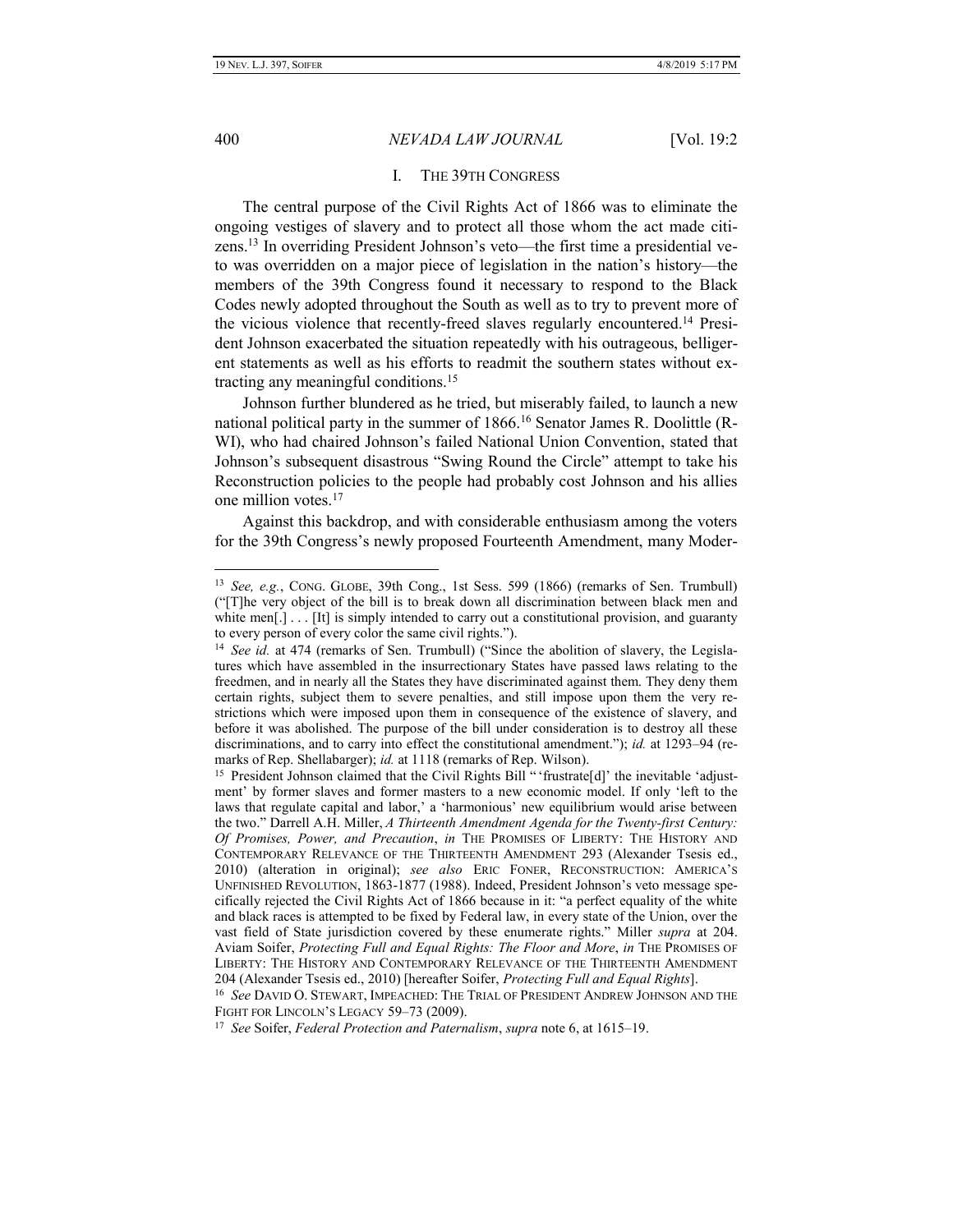ate Republicans found themselves driven into the arms of the Radical Republicans. The Republican Party won a smashing congressional victory in November 1866 and the 40th Congress promised to be considerably more Radical (and what we might term "veto-proof") than the 39th had been.<sup>18</sup> The current necessity for swift and dramatic responses to the outrages being perpetrated almost daily echoes the Northern political mood of late 1866 and early 1867.

On January 3, 1867, the day that the lame duck session of 39th Congress officially convened, Senator Charles Sumner (R-MA) rose to make a troubling report.<sup>19</sup> Sumner, the Radical Republican leader and a hero within the antislavery movement,<sup>20</sup> informed his colleagues of the scandalous fact that—despite an executive proclamation and supporting orders from the War Department federal troops were aiding in a system of peonage in the Territory of New Mex $i$ co.<sup>21</sup>

Sumner's comments were based directly upon the 1866 Report of the Commissioner on Indian Affairs as well as a report made by Special Agent J.K. Graves to the Commissioner of Indian Affairs.<sup>22</sup> Both reports sought swift congressional action to end the alarming situation in New Mexico.<sup>23</sup> Special Agent Graves warned that such an important change would not be easy because people in the Territory of New Mexico had been living under this detestable "system of labor for centuries" and thus probably would "cling tenaciously to their

<sup>21</sup> Senator Sumner proclaimed:

<sup>18</sup> *See* ERIC FONER, FREE SOIL, FREE LABOR, FREE MEN: THE IDEOLOGY OF THE REPUBLICAN PARTY BEFORE THE CIVIL WAR 11–18 (1995); STEWART, *supra* note [16,](#page-3-1) at 73.

<sup>19</sup> *See* CONG. GLOBE, 39th Cong., 2d Sess. 239–40 (1867).

<sup>20</sup> *See generally* DAVID HERBERT DONALD, CHARLES SUMNER AND THE RIGHTS OF MAN (1970); DAVID HERBERT DONALD, CHARLES SUMNER AND THE COMING OF THE CIVIL WAR (Sourcebooks, Inc. 2009) (1960). Sumner's fame primarily rested on his fervent antislavery views and speeches and his leadership in the Senate, but his reputation was enhanced when he barely survived being caned in 1856 by South Carolina Representative Preston ("Bully") Brooks while Sumner sat pinned by his desk on the Senate floor. *Id.* at 242–46.

I think you will be astonished when you know that the evidence is complete that at this moment in a Territory of the United States there is a system of slavery which a proclamation of the President has down to this day been unable to root out. During the life of [President] Lincoln I more than once appealed to him to exercise his power as the head of the executive, to root this evil out of the Territory of New Mexico. The result was a proclamation and also definite orders from the Department of War; but in the face of that proclamation and of those definite orders this abuse has continued, and according to the official evidence it seems to have increased.

CONG. GLOBE, 39th Cong., 2d Sess. 240 (1867).

<sup>22</sup> *See id.*

<sup>&</sup>lt;sup>23</sup> U.S. DEP'T OF THE INTERIOR, OFFICE OF INDIAN AFFAIRS, REPORT OF THE COMMISSIONER OF INDIAN AFFAIRS (1866), http://images.library.wisc.edu/History/EFacs/CommRep/AnnRep 66/reference/history.annrep66.i0003.pdf [https://perma.cc/SBR4-VMXV] (last visited Dec. 9, 2018); U.S. DEP'T OF THE INTERIOR, OFFICE OF INDIAN AFFAIRS, REPORT OF SPECIAL AGENT J.K. GRAVES, No. 40 133–34 (1866), http://images.library.wisc.edu/History/EFacs/Co mmRep/AnnRep66/reference/history.annrep66.i0011.pdf [https://perma.cc/TYY8-849W] (last visited Dec. 9, 2018) [hereinafter REPORT OF SPECIAL AGENT J.K. GRAVES].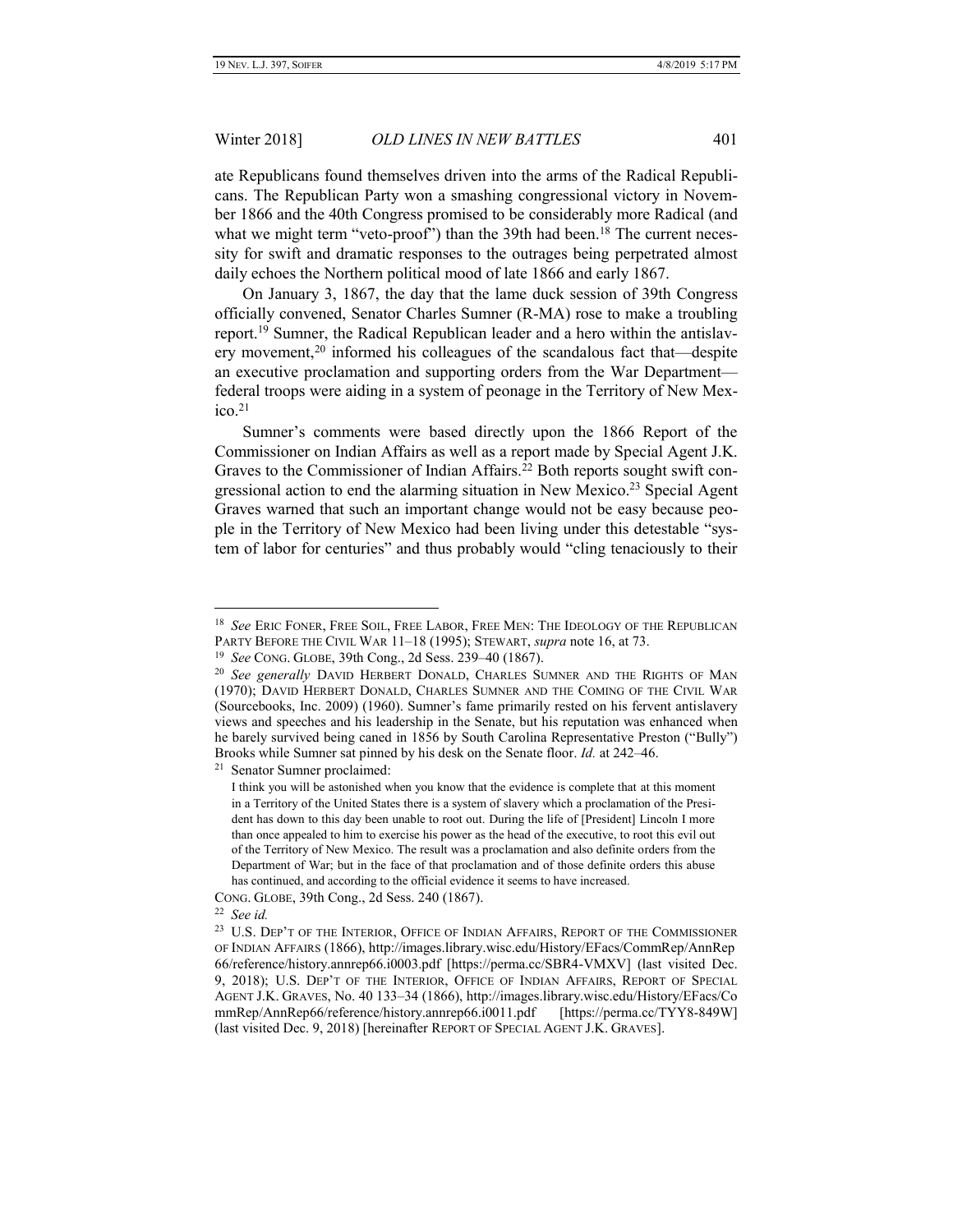old customs."<sup>24</sup> Graves asserted that nothing short of vigorous governmental intervention could change the existing system.<sup>25</sup>

Slavery and peonage in the American Southwest did not exactly mirror the enslavement of African Americans in the South yet conflicts among Native American tribes and between those tribes and the Mexican settlers were a fact of life in the region.<sup>26</sup> Captives from both sides, mostly women and children, were placed in, or returned to, peonage through the direct assistance of members of the United States Army.<sup>27</sup>

<span id="page-5-0"></span>Ironically, it is only recently that the complexity of the enslavement of Indians in Mexico and across the southwestern United States has been studied systematically. The work of Andrés Reséndez, for example, stands out for Reséndez's mastery of fine detail in his study of the Texas and New Mexico frontier and in his sweeping description of the myriad of forms that constituted Native American enslavement.<sup>28</sup>

The enslavement of indigenous people had persisted in the Americas for centuries before 1866—initially by the Native Americans themselves—yet "with the arrival of Europeans, practices of captivity originally embedded in specific cultural contexts became commodified, expanded in unexpected ways,

<sup>24</sup> REPORT OF SPECIAL AGENT J.K. GRAVES, *supra* note 23, at 133–34.

<sup>25</sup> *See id.* at 133.

<sup>26</sup> *See* JAMES F. BROOKS, CAPTIVES AND COUSINS: SLAVERY, KINSHIP, AND COMMUNITY IN THE SOUTHWEST BORDERLANDS 33 (2002) ("To explore this region's slave economy is to complicate and enrich our understanding of North American slavery. Indigenous peoples like Apaches, Comanches, Utes, Navajos, Pawnees, and Pueblos (to name but a few) had practiced the capture, adoption, intermarriage, and occasional sacrifice of outsiders since well before European entry into the region . . . . [T]he Spanish colonists who came to northern New Spain (later Mexico) in the sixteenth century also carried with them customs of capture, enslavement, adoption, and exploitation of non-Christian peoples, dating from the Iberian reconquista, when the Muslim-Christian borderlands formed a field of violence and intercultural negotiation within which a volatile coexistence prevailed across several centuries.").

<sup>27</sup> *See id.* at 30, 34 ("Native American and Spanish colonial men found that the survival of their communities depended, in part, on their ability to exchange both human and material resources across cultural boundaries. Often undertaken in acts of violence, these exchanges also produced unexpected, often fortuitous results because the women and children who crossed cultures proved remarkably adept at making something of their unfortunate circumstances. The combined product of these structural imperatives and the creative potential of human action emerged as a system of slavery unique to the Southwest Borderlands but with strong similarities to other regions where colonial and indigenous people met in relative parity. . . . Here, beneath the profound cultural differences and steady conflicts punctuating Indian and Spanish colonial relations, native and Spanish men shared similar notions of honor, shame, and gender, with the control of women and children as a central proof of status. Both branches of borderland slavery could interact because they grew from shared patriarchal structures of power and patrimony that contrast sharply with the racial divisiveness and labor exploitation around which the more familiar forms of Euramerican enslavement of Africans functioned."). *See also* ANDRÉS RESÉNDEZ, THE OTHER SLAVERY: THE UNDISCOVERED STORY OF INDIAN ENSLAVEMENT IN AMERICA 8–9 (2016) (regarding the surge in Indian enslavement during the Civil War in the West as culminating in the Navajo campaign of 1863-1864).

<sup>28</sup> *See generally* ANDRÉS RESÉNDEZ, CHANGING NATIONAL IDENTITIES AT THE FRONTIER (2005); RESÉNDEZ, *supra* note [27.](#page-5-0)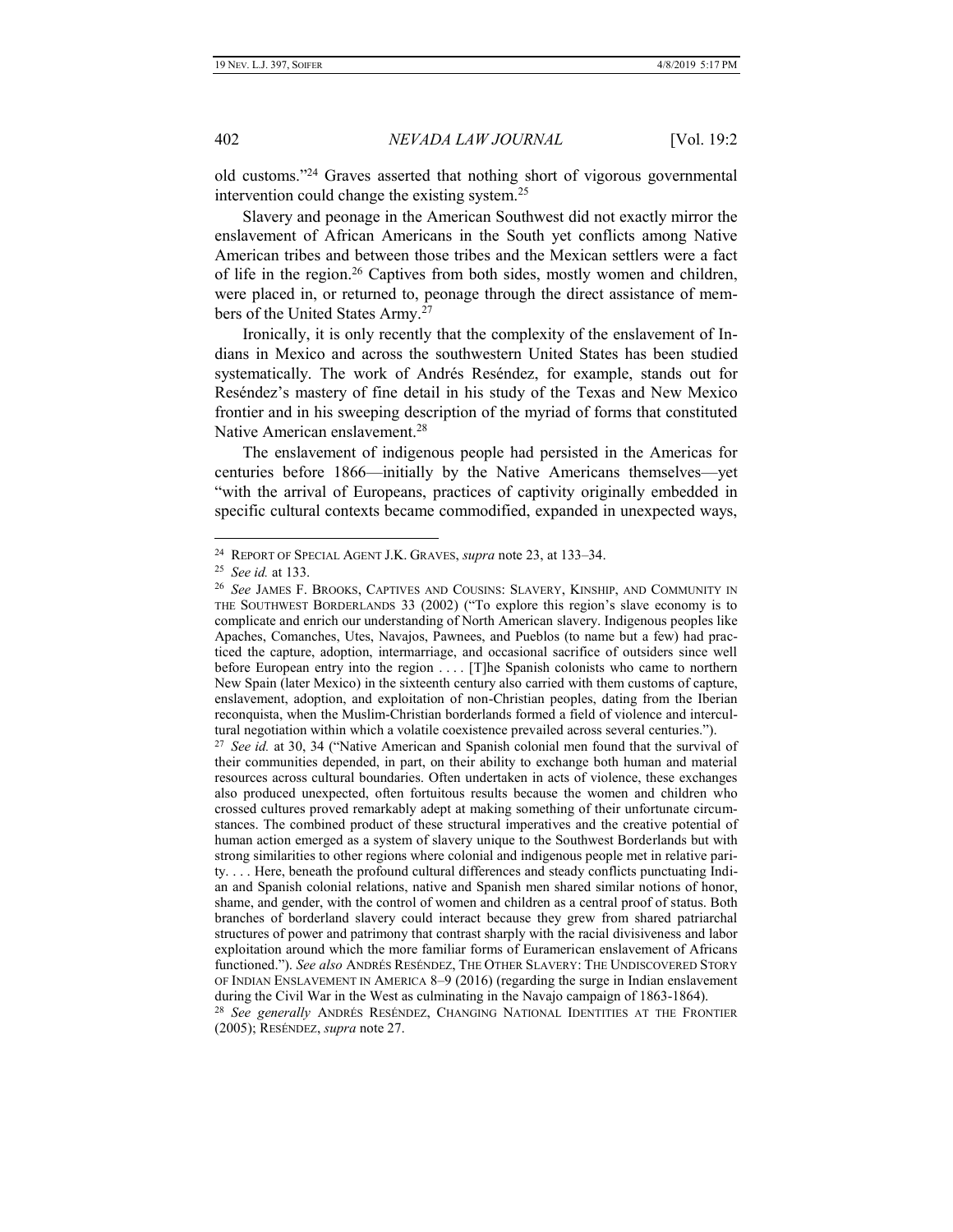and came to resemble the kinds of human trafficking that are recognizable to us today."<sup>29</sup> The practice evolved and took on many different names and descriptions that encompassed a "range of forms of captivity and coercion."<sup>30</sup>

In the aftermath of the Civil War, Senator Sumner and his colleagues sought to end the involvement of Americans in the practice of unfree labor once and for all.<sup>31</sup>

The fact that the 39th Congress took seriously the "protection" part of "equal protection" is largely overlooked. But, it is important to note that Congress first articulated the idea at length within the 1866 Civil Rights Act's guarantee of "full and equal benefit of all laws and proceedings."<sup>32</sup> As Congress considered a nation very badly in need of reconstruction, the men of the 39th Congress echoed Chief Justice John Marshall's pronouncement for the unanimous Court in *Marbury v. Madison*: "The very essence of civil liberty certainly consists in the right of every individual to claim the protection of the laws, whenever he receives an injury. One of the first duties of government is to afford that protection."33 These words, and the attitude that informed them, clearly influenced the writing and passage of the Peonage Abolition Act.

On March 2, 1867, Congress easily adopted the Peonage Abolition Act that Sumner had proposed—the same day that Congress divided the South into five sections and sent in the US Army.<sup>34</sup> As the texts of both the Thirteenth and Fourteenth Amendments make clear, those who passed and sought to implement this Second Constitution in the wake of the Civil War certainly did not embrace state sovereignty. Nonetheless, belief in an unwritten states' rights version of the Constitution remains a hardy perennial. Chief Justice Roberts recently provided a disturbing example of its mystical power.

To be sure, there are substantial holes in Roberts's majority opinion in *Shelby County v. Holder*, <sup>35</sup> due to its illogic, abuse of precedent, and blatant lack of respect for a co-equal branch<sup>36</sup> Yet Roberts also relies upon a remarkable revision of the text of the Tenth Amendment. That amendment states: "The

 $\overline{a}$ 

35 Shelby Cty. v. Holder, 570 U.S. 529 (2013).

<sup>29</sup> RESÉNDEZ, *supra* not[e 27,](#page-5-0) at 3.

<sup>30</sup>  *Id.* at 10.

<sup>31</sup> *See, e.g.*, CONG. GLOBE, 39th Cong., 2d Sess. 240 (1867) (remarks of Sen. Conness in response to the 1866 Report of Special Agent J.K. Graves) ("It is also known to me, as it has been for perhaps four years past, that the administration of military affairs in the Territory of New Mexico has been a standing disgrace to this Government . . . . I have failed utterly in all the attempts I have been able to make in getting such attention to the subject as would lead to a correction. I hope that this inquiry will go in that direction and finally be effective.").

<sup>32</sup> Soifer, *Protecting Full and Equal Rights*, *supra* note 15, at 197.

<sup>33</sup> Marbury v. Madison, 5 U.S. (1 Cranch) 137, 163 (1803).

<sup>34</sup> Anti-Peonage Act of 1867, ch. 187, 14 Stat. 546 (1867) (outlawing peonage); An Act to Provide for the More Efficient Government of the Rebel States (Military Reconstruction Act), ch. 153, 14 Stat. 428 (1867) (dividing the southern states).

<sup>36</sup> For my own brief critique of *Shelby County*, see Aviam Soifer, *Of Swords, Shields, and a Gun to the Head: Coercing Individuals, But Not States*, 39 Seattle U. L. Rev. 787, 796-98 (2016) [hereinafter Soifer, *Of Swords, Shields, and a Gun to the Head*].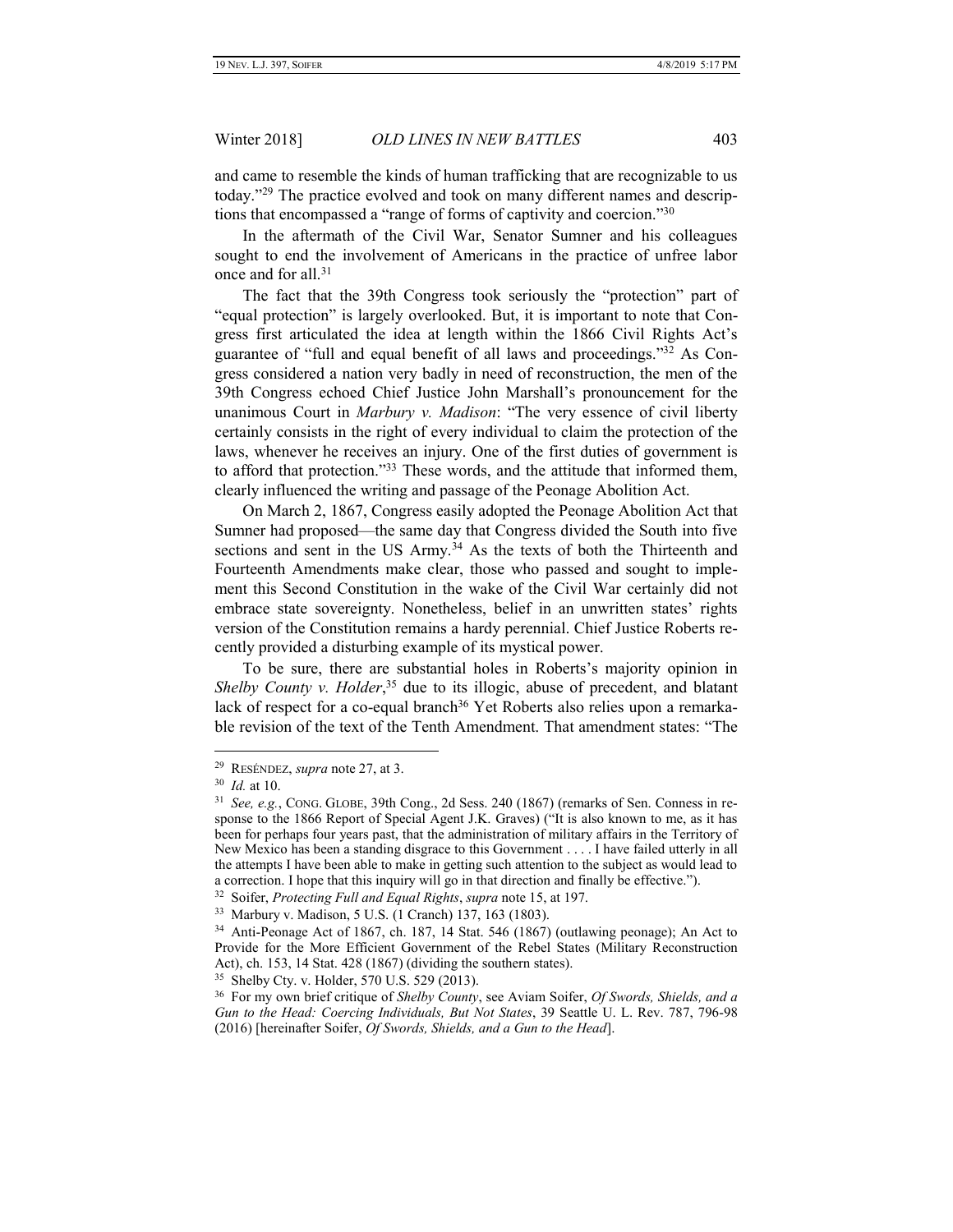powers not delegated to the United States by the Constitution, nor prohibited by it to the States, are reserved to the States respectively, or to the people."<sup>37</sup> The Chief Justice paraphrased the Tenth Amendment much differently. Roberts wrote, "Indeed, the Constitution provides that all powers not specifically granted to the Federal Government are reserved to the States or citizens. Amdt. 10." 38

His insertion of the word "specifically" is particularly striking because, when the First Congress proposed this amendment, James Madison led a successful fight against including the word "expressly" precisely at the point where Roberts inserted "specifically."<sup>39</sup> Madison successfully argued that this limitation in the Articles of Confederation undermined its effectiveness. Roberts added a second major alteration as he transformed the amendment's reserved power "to the *people*" into power reserved only for "*citizens*." The Peonage Abolition Act's broad protection for noncitizens specifically illustrates the 39th Congress's commitment to protect all "persons" within the jurisdiction of the United States.

The same 39th Congress, which earlier promulgated the Fourteenth Amendment, similarly included broad protection of the rights of persons—as distinguished from the rights of citizens—in several important places in its text. Though Chief Justice Roberts may have been only paraphrasing, his apparently willful inaccuracies are misleading at best, and constitute an alarmingly clear departure from the "originalism" and "textualism" celebrated by members of the *Shelby County* majority.

A sense of an overarching and vital obligation to afford protection even to noncitizens—explicitly extending even to those whose citizenship and loyalty lay elsewhere—helps to explain the Court's somewhat cryptic decision in *Yick Wo v. Hopkins*, in which Justice Matthews held for a unanimous Court that even a Chinese alien who still owed loyalty to the Emperor had United States constitutional rights deserving of protection.<sup>40</sup> The Court noted that the Constitution protected Yick Wo against a law that, although "fair on its face," was "applied and administered by public authority with an evil eye and an unequal hand."<sup>41</sup> Less well known is the Court's pronouncement of a "universal" promise "to all persons within the territorial jurisdiction, without regard to any dif-

41  *Id.* at 374.

<sup>37</sup> U.S. CONST. amend. X.

<sup>38</sup> *Shelby Cty.*, 570 U.S. at 543.

<sup>39</sup> Soifer, *Of Swords, Shields, and a Gun to the Head*, *supra* note 36, at 797.

<sup>40</sup> Yick Wo v. Hopkins, 118 U.S. 356, 367 (1886) (quoting *Barbier v. Connolly* for the key point that the Fourteenth Amendment was "undoubtedly intended, not only that there should be no arbitrary deprivation of life or liberty, or arbitrary spoliation of property, but that equal protection and security should be given to all under like circumstances in the enjoyment of their personal and civil rights." 113 U.S. 27, 31 (1884)).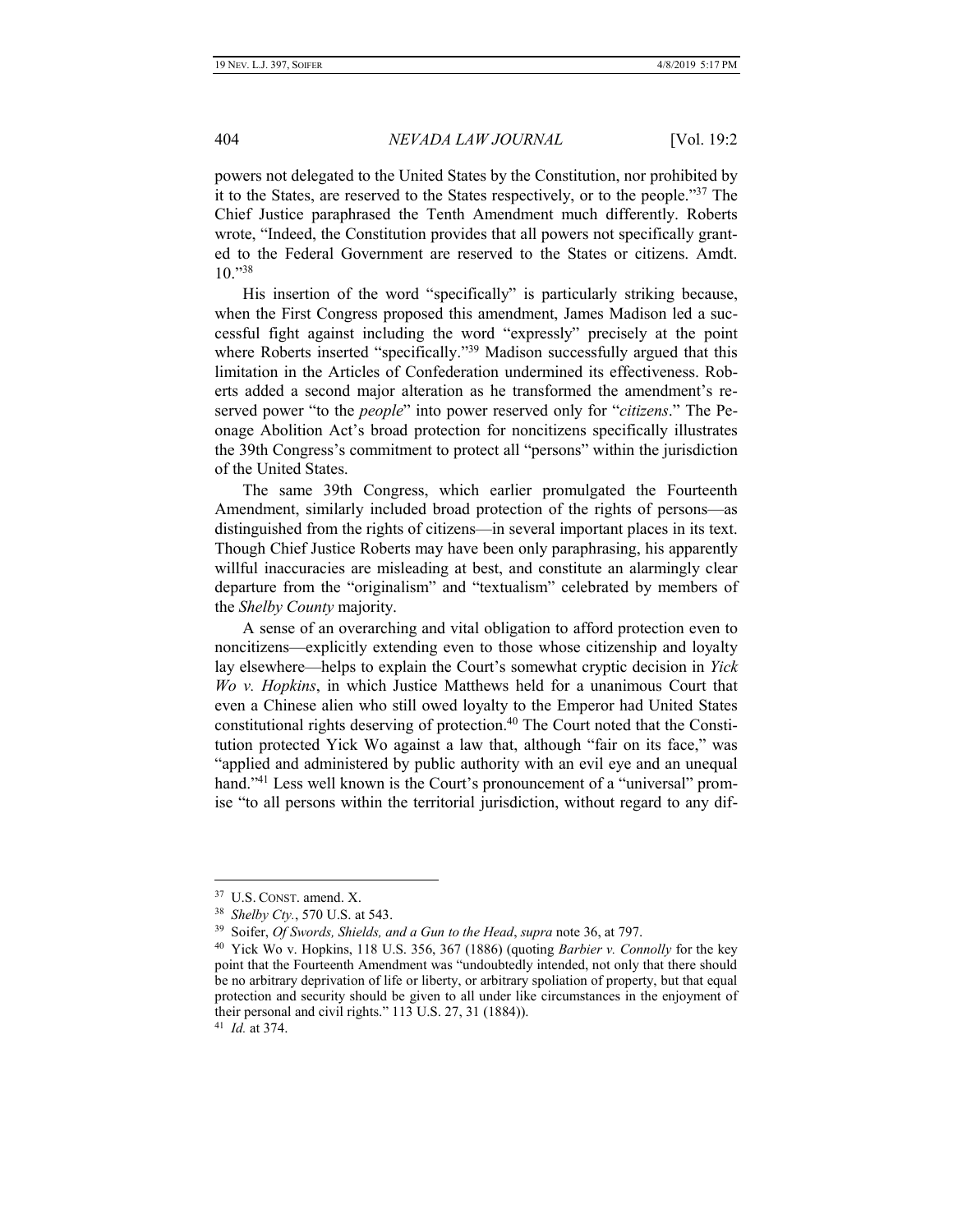ferences of race, of color, or of nationality;" this promise specifically included the "pledge of the protection of equal laws."<sup>42</sup>

Nonetheless, victims of labor exploitation within the United States did not long enjoy the broad coverage of the Peonage Abolition Act. The pinched definitions of peonage adopted by many judges, including the Justices of the US Supreme Court, frustrated victims' attempts to seek legal remedies for the abuse they suffered under their employers.<sup>43</sup> These later, extremely narrow definitions of peonage in criminal law proclaimed that debt was a necessary element<sup>44</sup> and that physical coercion was a necessary condition.<sup>45</sup>

Even in recent times in *United States v. Shackney*, for example, the distinguished Second Circuit Court of Appeals Judge Henry J. Friendly held that federal criminal law could not reach the plight of a Mexican worker on a chicken farm, though a Rabbi—himself an immigrant—kept the worker from leaving the farm or drinking anything alcoholic under a two-year contract by threatening to have him deported.<sup>46</sup> Friendly explained that for as long as the worker "still has a choice, however painful," federal criminal law did not extend to his situation.<sup>47</sup> Congress finally did extend the protection of federal criminal law through the Victims of Trafficking and Violence Protection Act of 2000.<sup>48</sup>

47 *Id.* at 487.

<sup>42</sup> *Id.* at 369. For an intriguing scholarly debate about the core meaning of *Yick Wo*, compare Gabriel J. Chin, *Unexplainable on Grounds of Race: Doubts About* Yick Wo, 2008 U. ILL. L. REV. 1359 with Thomas W. Joo, Yick Wo *Re-Visited: Nonblack Nonwhites and Fourteenth Amendment History*, 2008 U. ILL. L. REV. 1427.

<sup>&</sup>lt;sup>43</sup> Years ago, I explored these and related decisions construing the Thirteenth Amendment in Aviam Soifer, *The Paradox of Paternalism and Laissez-Faire Constitutionalism: United States Supreme Court, 1888-1921*, 5 LAW & HIST. REV. 249, 269 (1987).

<sup>44</sup> *See, e.g.*, Hodges v. United States, 203 U.S. 1, 16 (1906) (rejecting badges and incidents of slavery claim for protection from mob because Thirteenth Amendment "not an attempt to commit [blacks] to the care of the nation."); Clyatt v. United States, 197 U.S. 207, 215 (1905) (debt was the necessary "basal" condition for peonage). *But see* United States v. Reynolds, 235 U.S. 133, 149–50 (1914) (invalidating Alabama's convict leasing alternative to the chain gang); Bailey v. Alabama, 219 U.S. 219, 245 (1911) (invalidating conviction for fraud as basis for Alabama sharecropping system). The Court finally spoke boldly against peonage in *Pollock v. Williams*, 322 U.S. 4, 25 (1944). On the basis of the Peonage Abolition Act, Justice Jackson's majority opinion struck down the vicious Florida sharecropping system. Jackson noted that in passing the statute in 1867, "Congress thus raised both a shield and a sword against forced labor because of debt." *Id.* at 8. *See generally* James Gray Pope, *Contract, Race, and Freedom of Labor in the Constitutional Law of "Involuntary Servitude*,*"* 119 YALE L.J. 1474 (2010).

<sup>45</sup> *See* United States v. Kozminski, 487 U.S. 931, 934, 953 (1988) (even psychological coercion of two mentally challenged farm workers on a dairy farm, kept "in poor health, in squalid conditions, and in relative isolation" for well over a decade, insufficient to sustain a criminal conviction under 18 U.S.C. § 1584 and 18 U.S.C. § 241).

<sup>46</sup> United States v. Shackney, 333 F.2d 475, 476–77 (2d Cir. 1964).

<sup>48</sup> Victims of Trafficking and Violence Protection Act of 2000, Pub. L. No. 106-386, 114 Stat. 1464 (codified as amended in scattered titles of the U.S.C.). *See generally* Rebecca E. Zeitlow, *The Promise of Congressional Enforcement*, *in* THE PROMISES OF LIBERTY: THE HISTORY AND CONTEMPORARY RELEVANCE OF THE THIRTEENTH AMENDMENT 182, 190–91 (Alexander Tsesis ed., 2010). It nonetheless frequently still has proven difficult to convict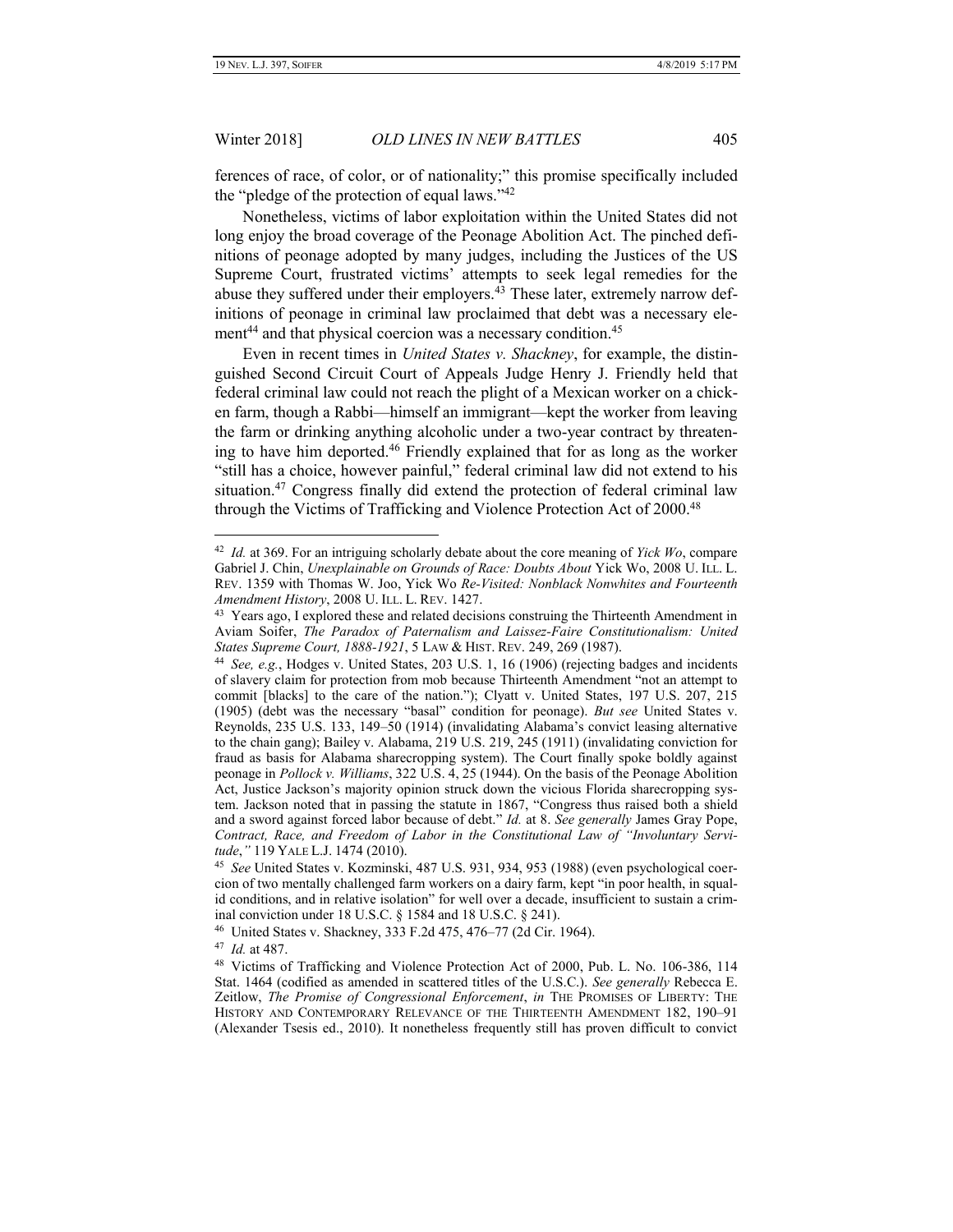406 *NEVADA LAW JOURNAL* [Vol. 19:2

In contrast to the jagged history of attempts to use the criminal law against the coercion of workers, the language of the Peonage Abolition Act offers virtually untapped potential for civil law. Its historical context underscores how broadly the veteran members of the 39th Congress—the authors of the Fourteenth Amendment—viewed their constitutional authority and their commitment to assist former slaves, to protect the vulnerable, and to forbid peonage of any kind, premised on the need to give specific meaning to the Thirteenth Amendment.<sup>49</sup>

And it certainly does not require a "latitudinarian"<sup>50</sup> construction to grasp the statute's breadth; the protection it provides explicitly was not limited to citizens in any way. In fact, it specifically extends to "any person" held to "service or labor in a system known as peonage" by means "directly or indirectly" anywhere in the United States or its territories.<sup>51</sup> It prohibited "all acts, laws, resolutions, orders, regulations, or usages" anywhere within the jurisdiction of the United States that put or kept anyone in peonage in the past, present, or future.<sup>52</sup> In addition, the statute's definition of peonage is strikingly broad: it bans "the voluntary or involuntary service or labor of any persons as peons, in liqui-

It [the Fourteenth Amendment] was designed to assure to the colored race the enjoyment of all the civil rights that under the law are enjoyed by white persons, and to give to that race the protection of the general government, in that enjoyment, whenever it should be denied by the states. It not only gave citizenship and the privileges of citizenship to persons of color, but it denied to any state the power to withhold from them the equal protection of the laws, and authorized Congress to enforce its provisions by appropriate legislation.

those who are exploiting workers through psychological coercion, confiscation of passports, and similar coercive measures.

<sup>&</sup>lt;sup>49</sup> Their emphasis on providing protection permeates the debates over the Freedman's Bureau Act and the Civil Rights Act of 1866, as well as the Peonage Abolition Act. This aspect of Congress's reforming zeal to afford needed protection has rarely been acknowledged by the US Supreme Court. Even in the period when *Plessy v. Ferguson*, 163 U.S. 537 (1896) dominated equal protection analysis, however, the Court did strike down a Louisville, Kentucky ordinance that supported a private restrictive covenant in *Buchanan v. Warley*, 245 U.S. 60, 76–77 (1917). Justice Day's opinion for a unanimous Court quoted *Strauder v. West Virginia* as follows:

*Id.* (alteration in original) (quoting Strauder v. West Virginia, 100 U.S. 303, 306–07 (1880)). *But see, e.g.*, Chief Justice Rehnquist's opinion in *DeShaney v. Winnebago Cty. Dep't of Soc. Servs.*, 489 U.S. 189, 196 (1989) (stating that the Fourteenth Amendment was "to protect the people from the State, not to ensure that the State protected them from each other. The Framers were content to leave the extent of governmental obligation . . . to the democratic political processes.").

<sup>&</sup>lt;sup>50</sup> "Latitudinarian" referred to a tolerant approach within religious disputation beginning in the seventeenth century. By the mid-nineteenth century, the word was often used as a pejorative gibe in congressional debates. The Oxford English Dictionary defines latitudinarian as "[a]llowing, favouring, or characterized by latitude in opinion or action, esp. in matters of religion; not insisting on strict adherence to or conformity with an established code, standard, formula, etc.; tolerating free thought or laxity of belief on religious questions; characteristic of the latitudinarians[.]" *Latitudinarian*, OXFORD ENGLISH DICTIONARY (2d ed. 1991).

<sup>51</sup> 42 U.S.C. § 1994 (2012).

<sup>52</sup> *Id.*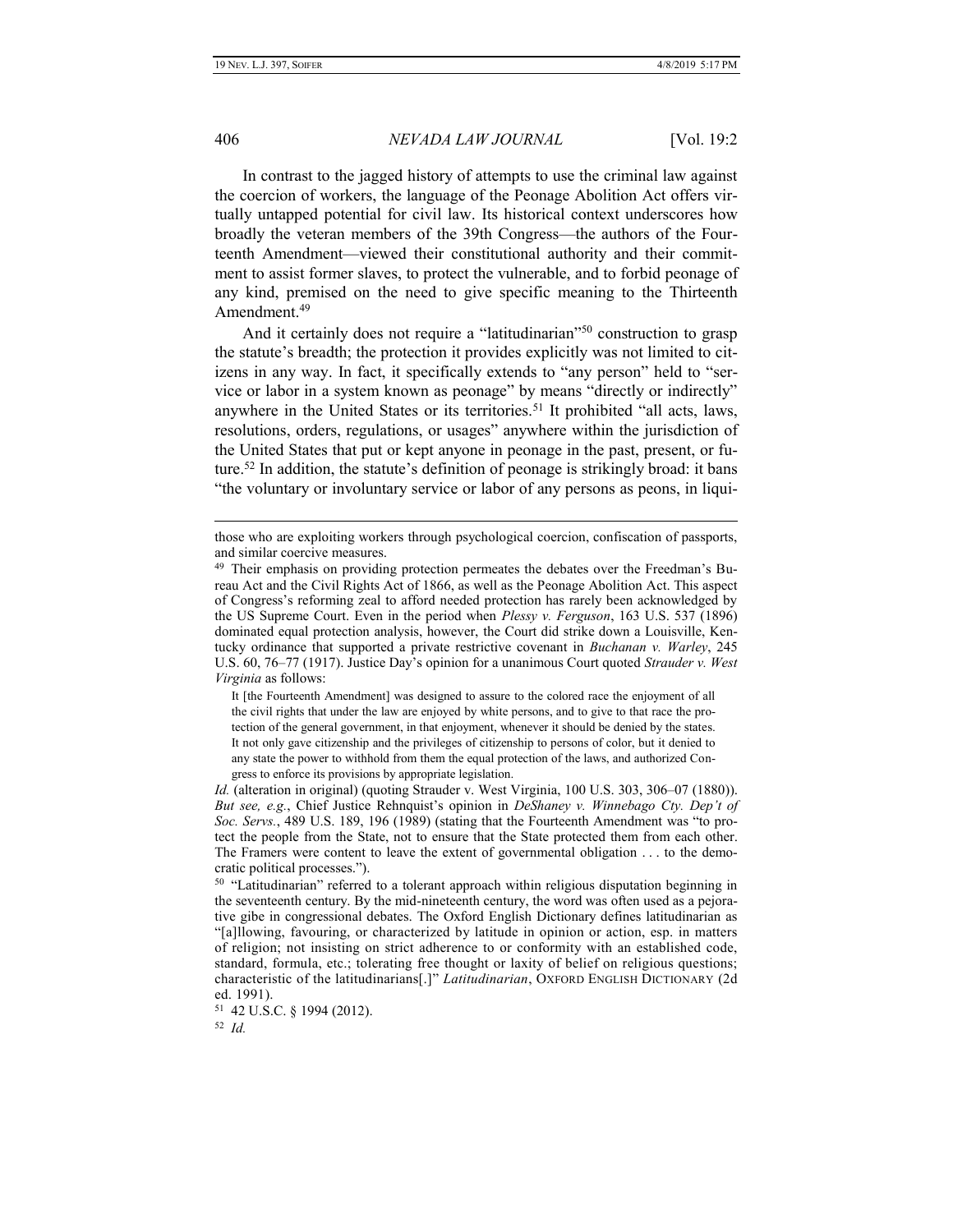Winter 2018] *OLD LINES IN NEW BATTLES* 407

dation of any debt or obligation, or otherwise."<sup>53</sup> It is so sweeping, in fact, that its very breadth may explain why it may seem frightening to begin to ask judges to determine what its reach and its limits ought to be.

The very concept of "voluntary peonage," for example, may trigger a clash among deeply held beliefs. Is every contract at base a form of voluntary peonage? Does it make sense that courts over many decades have refused to order specific performance by opera singers,<sup>54</sup> for example, yet will give very little attention to other forms of coercion? Indeed, the concept of coercion may be so malleable as to mislead rather than illuminate a great deal of legal analysis.<sup>55</sup>

Despite the contradictions within the "freedom to contract" that remains part of the foundation of the American labor market, the pervasive and persistent problem of labor exploitation, then and now, demands, not only attention to existing broad legal definitions of peonage, but also a willingness on the part of victims to pursue justice in a court of law.<sup>56</sup>

Despite the potential within both the language and the history of the statute, it is necessary to recognize and address the desuetude of the Peonage Abolition Act. The following section addresses a few of the practical difficulties as well as a few possible avenues for lawyerly originality if this 1867 statute is to be revived as a partial response to today's very troubled times. It is undertaken

<sup>53</sup> *Id.* There was not yet a Fourteenth Amendment, and Congress therefore relied on its new authority under the Thirteenth Amendment. There would be, therefore, no need to prove state action in a section 1994 action. It is noteworthy that Congress used the Thirteenth Amendment's section 2 enforcement clause to extend rights clearly stretching beyond the reach of the language of the Thirteenth Amendment, which abolished only slavery and *involuntary* servitude, and did not extend to "*voluntary servitude*." This contemporaneous example of the 39th Congress's sense of its own authority through the Thirteenth Amendment to "enforce this article by appropriate legislation" strongly suggests parallel broad congressional authority through the Fourteenth Amendment's section 5: "The Congress shall have power to enforce, by appropriate legislation, the provisions of this article." Despite this unusually compelling historical context, however, the Supreme Court over the past quarter century has adopted an extremely parsimonious view of Congress's enforcement power in the name of federalism limits. *See, e.g.*, Shelby Cty. v. Holder, 570 U.S. 529, 556–57 (2013) (limiting the Voting Rights Act); Bd. of Trs. of the Univ. of Ala, v. Garrett, 531 U.S. 356, 374 (2001) (limiting the Americans with Disabilities Act); United States v. Morrison, 529 U.S. 598, 601 (2000) (limiting the Violence Against Women Act); City of Boerne v. Flores, 521 U.S. 507, 536 (1997) (limiting the Religious Freedom Restoration Act).

<sup>54</sup> *See* Lumley v. Wagner (1852) 42 Eng. Rep. 687, 687 (holding it inappropriate to order specific performance by an individual artist).

<sup>55</sup> *See, e.g.*, Robert L. Hale, *Coercion and Distribution in a Supposedly Non-Coercive State*, 38 POL. SCI. Q. 470, 470 (1923); Robert L. Hale, *Force and the State: A Comparison of "Political" and "Economic" Compulsion*, 35 COLUM. L. REV. 149, 149–50 (1935). An impressive introduction to, and analysis of, Hale's work may be found in BARBARA H. FRIED, THE PROGRESSIVE ASSAULT ON LAISSEZ FAIRE (1998). *See also* Soifer, *Federal Protection and Paternalism*, *supra* note [6,](#page-2-0) at 1630–37; Soifer, *Of Swords, Shields, and a Gun to the Head*, *supra* note 36, at 808–12.

<sup>56</sup> *See* RESÉNDEZ, *supra* note [27](#page-5-0), at 8 ("Disguised as debt peonage, which stretched the limits of accepted labor institutions and even posed as legal work, this other slavery was the direct forerunner of the forms of bondage practiced today.").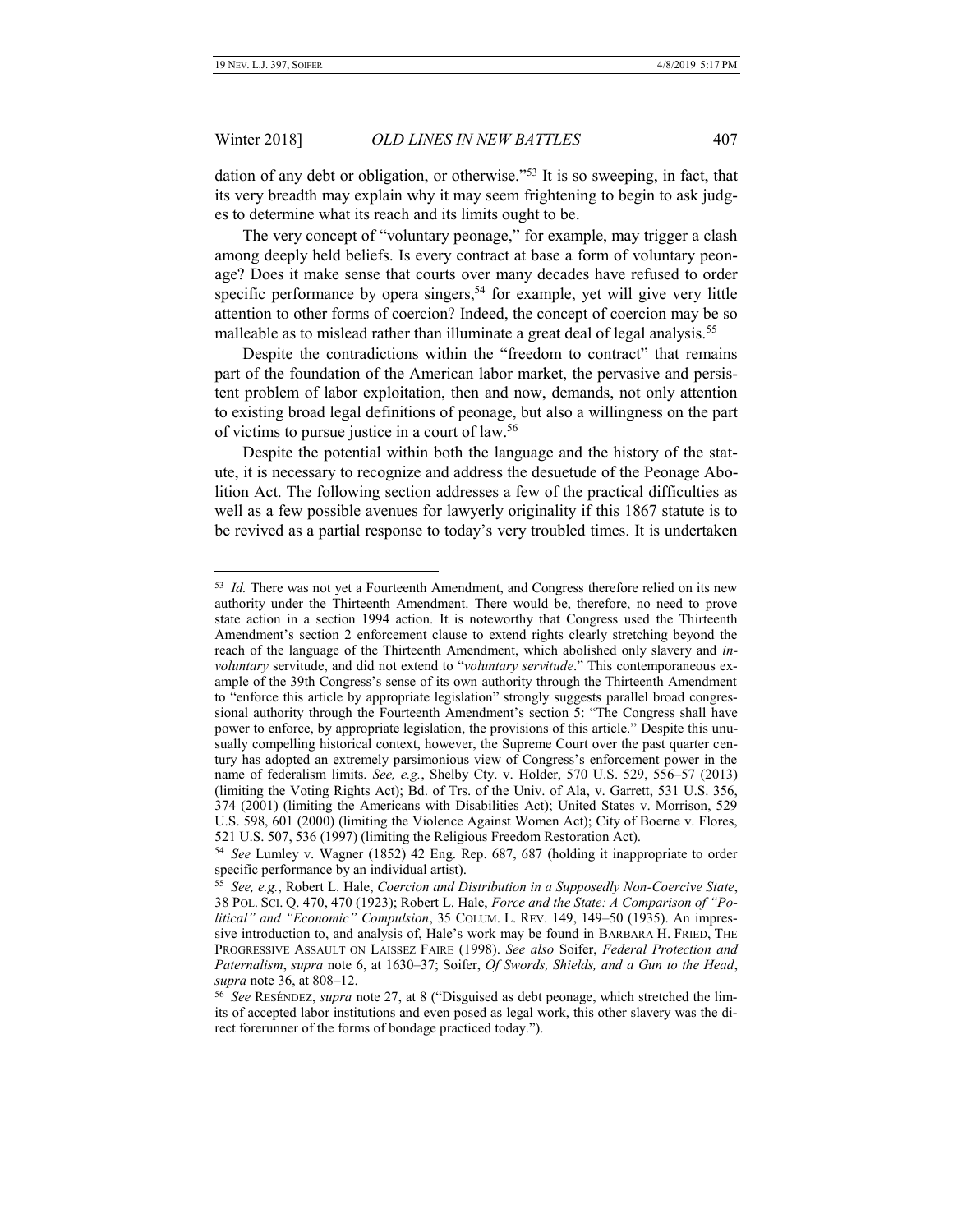with considerable humility, however; this brief section reflects tentative ideas admittedly launched from the ivory tower by an academic who is anything but a litigator. Yet it also may be that even a lawsuit that ultimately does not succeed may have preemptive value as well as offering a bully pulpit.

#### II. PRACTICAL ISSUES

#### *A. Plaintiffs:*

The most obvious first necessary step is to identify possible plaintiffs. Given the broad reach and extreme deference accorded to ICE, any potential individual plaintiff would quite understandably be fearful about coming forward. There is the possibility of anonymity in court filings, of course, and it could well be that a suit in federal court might even afford some protection to, for instance, a "Juanita Roe." Just about any federal judge would be miffed, to say the least, to learn of plaintiffs being deported before getting their full day in court if they had been accorded standing and were within the judge's jurisdiction.

Another possibility would be for a group to seek standing, most probably on behalf of particular members. To be sure, there is strength in numbers. In addition, some of the groups working on behalf of undocumented people could meet the usual requirements for standing, and so might some progressive unions who could credibly claim that the exploitation of those who are vulnerable because they are undocumented interferes directly with a union's organizing efforts as well as directly harming the pocketbook interests of its members.

Finally, undocumented people who are being held in detention and being paid a pittance for work they are supposed to do within the detention center might make a particularly strong claim to have standing.

#### *B. Private Cause of Action*

 $\overline{a}$ 

In many decisions since *Alexander v. Sandoval*, <sup>57</sup> lower federal courts have followed the U.S. Supreme Court's lead in making it increasingly difficult to infer private causes of action throughout a large array of federal statutes.<sup>58</sup> And the Peonage Abolition Act does not specify who may sue and for what remedy.

<sup>57</sup> Alexander v. Sandoval, 532 U.S. 275, 278–79 (2001) (holding no Title VI private right of action to challenge English-only driver's license test).

<sup>58</sup> *See, e.g.*, Allco Renewable Energy Ltd. v. Mass. Elec. Co., 875 F.3d 64, 67 (1st Cir. 2017) (ruling a claim under the Public Utility Regulatory Policies Act failed because plaintiff did not show that Congress unequivocally conferred a private cause of action); Abrahams v. MTA Long Island Bus, 644 F.3d 110, 112 (2d Cir. 2011) (holding that public participation requirement in developing and assessing paratransit services did not establish a private cause of action, under 42 U.S.C. § 12143); San Carlos Apache Tribe v. United States, 417 F.3d 1091, 1093, 1097 (9th Cir. 2005) (stating that the National Historic Preservation Act's "look and listen" provision akin to the National Environmental Policy Act, 42 U.S.C. §§ 4321– 4370m, weighed against an implied cause of action).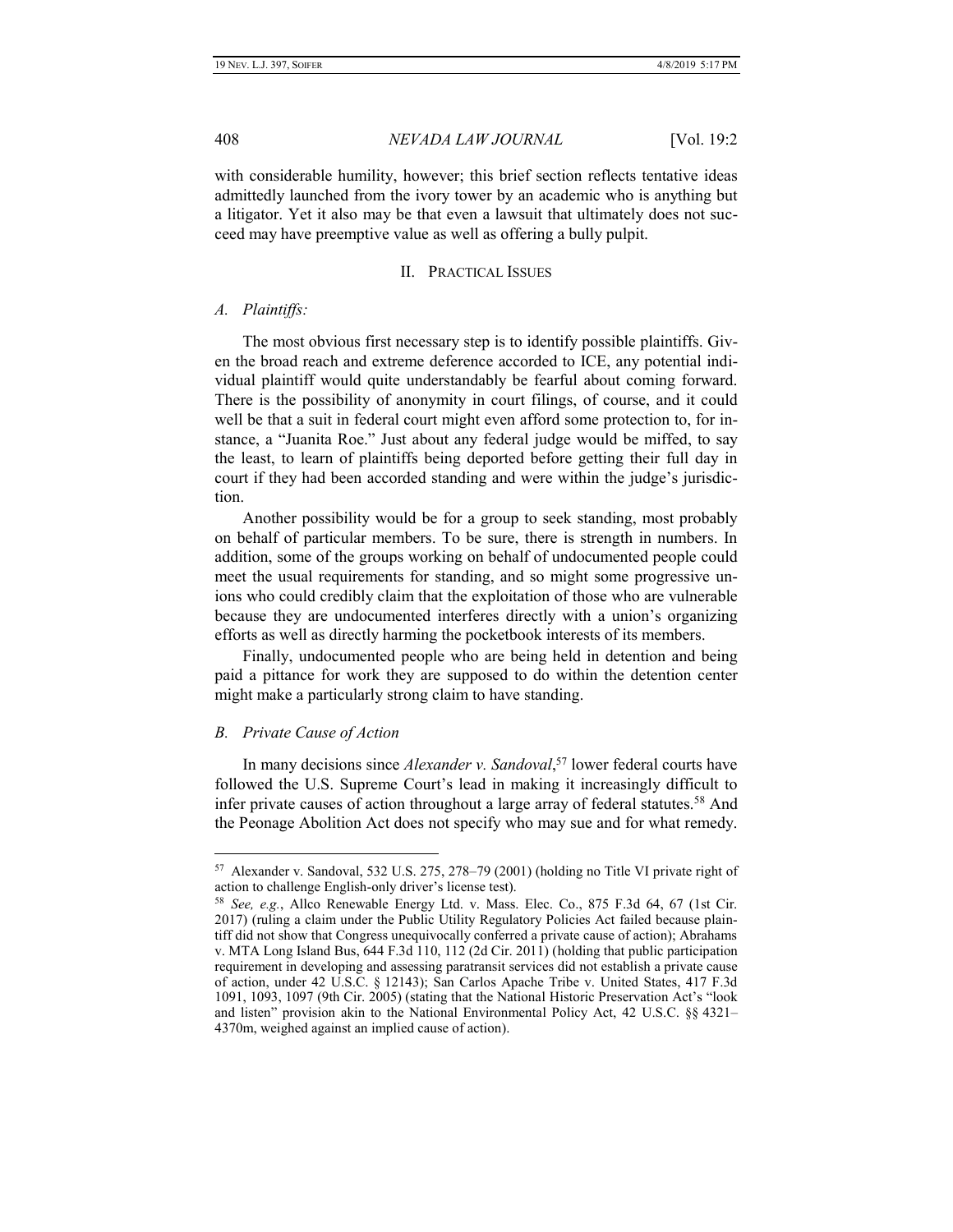Nonetheless, its companion statutory civil rights statutes have long been held correctly to imply private rights of action.<sup>59</sup>

This is clearly the case with the language of the Ku Klux Klan Act,  $60$  for example, as well as in the ability of individuals to invoke the statutory remnants of the 1866 Civil Rights Act.<sup>61</sup> The constitutional and statutory company surrounding the Peonage Abolition Act make an implied private right of action anchored in the Peonage Abolition Act clearly more plausible than not—even applying the crabbed rubric now used by the Supreme Court in deciding whether there is indeed an implied cause of action within federal statutes.<sup>62</sup>

The key issue in assessing whether an implied cause of action is available to potential federal plaintiffs remains what Congress intended in the specific statute at issue. *Alexander v. Sandoval* led the way toward the Court's recent and increasingly narrow approach.<sup>63</sup> Yet the intricacies of that decision's distinction between Title IX and Title VII within the Civil Rights Act of 1964 and their relative weight in construing a federal agency's regulations—are all but irrelevant to the Peonage Abolition Act of 1867.<sup>64</sup>

In fact, the 39th Congress could not leave litigation to the Department of Justice because there was no Department of Justice until 1870.<sup>65</sup> Nor is there

*Id.*

 $\overline{a}$ 

64 *Id.* at 279–80.

<span id="page-12-0"></span>

<sup>59</sup> *See, e.g.*, Davis v. Monroe Cty. Bd. of Educ., 526 U.S. 629, 632–33 (1999) (upholding private cause of action under Title IX, 20 U.S.C. §§ 1681–1688 to remedy student-onstudent harassment); Bivens v. Six Unknown Named Agents of Fed. Bureau of Narcotics, 403 U.S. 388, 397 (1971) (recognizing implied cause of action for Fourth Amendment claims against Federal Bureau of Narcotics agents); Monroe v. Pape, 365 U.S. 167, 172 (1961) (recognizing implied cause of action under 42 U.S.C. § 1983 because Congress "meant to give a remedy to parties deprived of constitutional rights, privileges and immunities by an official's abuse of his position.").

<sup>60</sup> An Act to Enforce the Provisions of the Fourteenth Amendment to the Constitution of the United States and for Other Purposes, ch. 22, 17 Stat 13. (1871) (currently enacted as 42 U.S.C. § 1983 (2012)); *see The Ku Klux Klan Act of 1871*, U.S. HOUSE REPRESENTATIVES: HIST., ART & ARCHIVES, https://history.house.gov/HistoricalHighlight/Detail/15032451486 [https://perma.cc/X9YJ-EP4Q] (last visited Dec. 9, 2018) (stating that the Act of the same title is "also known as the 'Ku Klux Klan Act.' ").

<sup>61</sup> 42 U.S.C. §§ 1981–1982 (2012). *See generally* Soifer, *Protecting Full and Equal Rights*, *supra* not[e 15.](#page-3-0)

<sup>62</sup> *See* Jesner v. Arab Bank, PLC, 138 S. Ct. 1386, 1402 (2018). For example, Justice Kennedy's plurality opinion noted "this Court's general reluctance to extend judicially created private rights of action." *Id.* Though *Jesner* dealt with foreign corporations, Kennedy emphasized that:

<sup>[</sup>R]ecent precedents cast doubt on the authority of courts to extend or create private causes of action even in the realm of domestic law, where this Court has recently and repeatedly said that a decision to create a private right of action is one better left to legislative judgment in the great majority of cases.

<sup>63</sup> *See generally* Alexander v. Sandoval, 532 U.S. 275 (2001).

<sup>&</sup>lt;sup>65</sup> There is a dispute about whether the establishment of the Department of Justice was primarily to enforce rights established during Reconstruction or part of a retrenchment, intended to save money because payments to private attorneys to do federal work seemed to have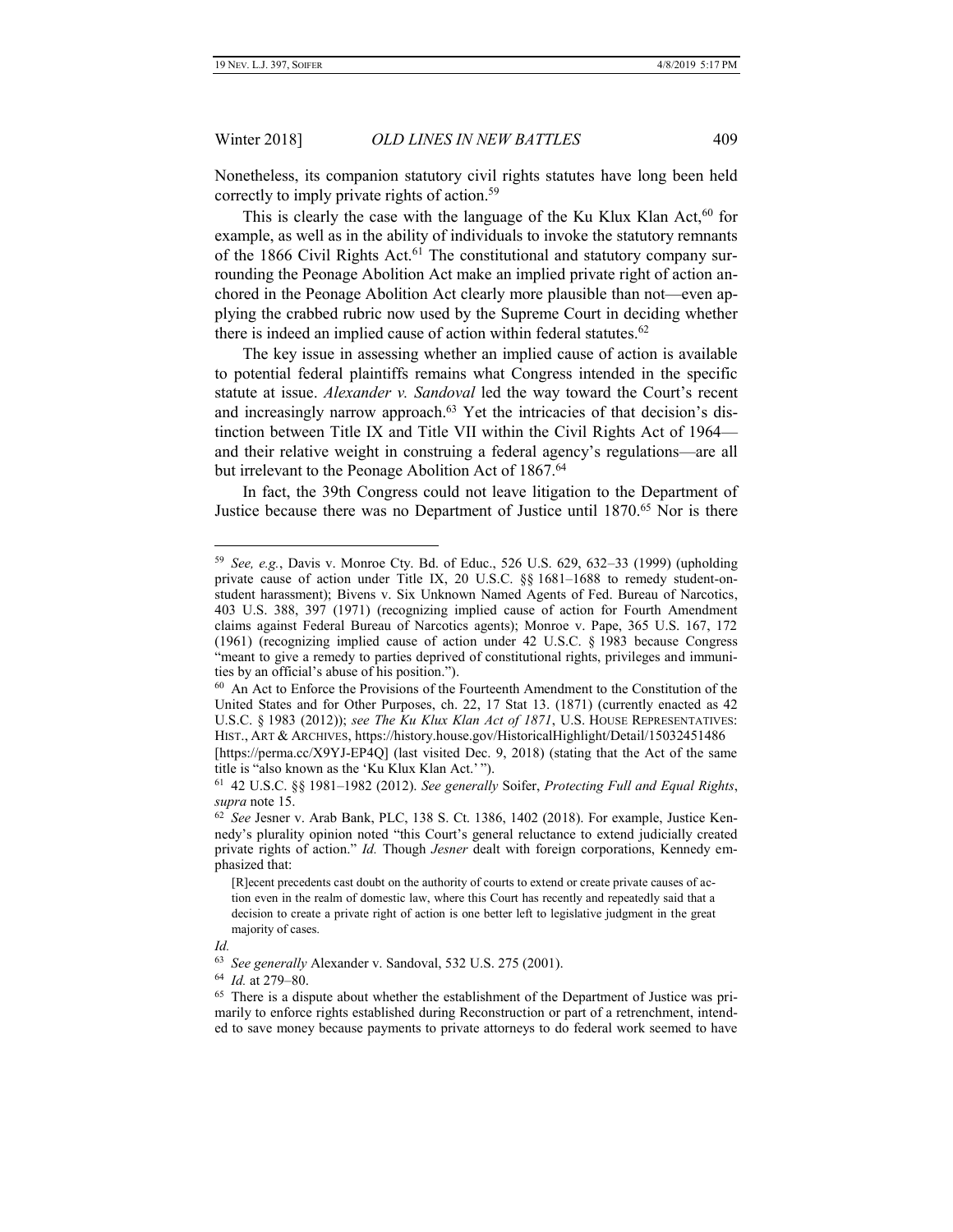410 *NEVADA LAW JOURNAL* [Vol. 19:2

any evidence that Congress intended the rights guaranteed in the Peonage Abolition Act to be left only to the mercies of part-time US Attorneys sprinkled throughout the country, particularly in the un-Reconstructed South.

As Justice Scalia explained for the Court in *Armstrong v. Exceptional*  Child Center,<sup>66</sup> the Supremacy Clause is not the source of any federal rights, but "private suits *can* go forward without statutory authority—if they seek to enjoin violations of federal law."<sup>67</sup> That is, unless and until Congress negates that authority, which Congress clearly has never done in respect to section 1994, that authority exists and may be interpreted in light of related statutory language. In *Armstrong*, the Court emphasized the extensive administrative mechanism that Congress put in place to enforce the standards of section 30(A) of the Medicaid Act<sup>68</sup> in the course of rejecting a claim of an implied private cause of action.<sup>69</sup> In sharp contrast, as we have seen, there was no administrative mechanism whatsoever for enforcement of the Peonage Abolition Act, and precious little capability among any other federal entities.<sup>70</sup>

#### *C. Possible Defendants and Remedies*

The nexus between federal officials and private exploitation in the Territory of New Mexico that was central to Senator Sumner's efforts as he introduced the bill ought to be heeded if and when plaintiffs seek to sue both federal officials and the employers those officials are aiding in exploiting undocumented workers.<sup>71</sup> On the other hand, the Peonage Abolition Act nowhere suggests that both types of defendants are necessary; indeed, its Thirteenth Amendment pedigree also makes clear that no state action is necessary either.<sup>72</sup>

Matters become more complex, of course, if a hypothetical lawsuit were to seek damages against federal officials as well as private employers. Even in

gotten out of hand to many in Congress. *Compare* Jed Handelsman Shugerman, *The Creation of the Department of Justice: Professionalization Without Civil Rights or Civil Service*, 66 STAN. L. REV. 121, 122 (2014), *with* Norman W. Spaulding, *Independence and Experimentalism in the Department of Justice*, 63 STAN. L. REV. 409, 438 (2011), *and* Seth P. Waxman, *Twins at Birth: Civil Rights and the Role of the Solicitor General*, 75 IND. L.J. 1297, 1297, 1300–01 (2000).

<sup>66</sup> Armstrong v. Exceptional Child Ctr., 135 S. Ct. 1378, 1381 (2015) (no implicit private cause of action based on the Supremacy Clause).

<sup>67</sup> LARRY W. YACKLE, FEDERAL COURTS: THE CURRENT QUESTIONS 92 (2017).

 $68$  42 U.S.C. § 1396a(a)(30)(A) (2012). The existence of this administrative recourse thus substantially bolstered Scalia's conclusion for the majority that there was no private remedy intended by Congress.

<sup>69</sup> *Armstrong*, 135 S. Ct. at 1393–94.

<sup>70</sup> *See generally* LEON F. LITWACK, BEEN IN THE STORM SO LONG 231 (1979); Handelsman Shugerman, *supra* note [65.](#page-12-0)

<sup>71</sup> *See* CONG. GLOBE, 39th Cong., 2d Sess. 240–41 (1866) (remarks of Sen. Sumner).

<sup>72</sup> *See* 42 U.S.C. § 1994 (2012); *see also* Runyon v. McCrary, 427 U.S. 160, 170 (1976) (holding that civil rights protections afforded individuals by the Civil Rights Act of 1866 could be violated by private discrimination in housing and in contracts, without any showing of state action); Jones v. Alfred H. Mayer Co., 392 U.S. 409, 461–62 (1968).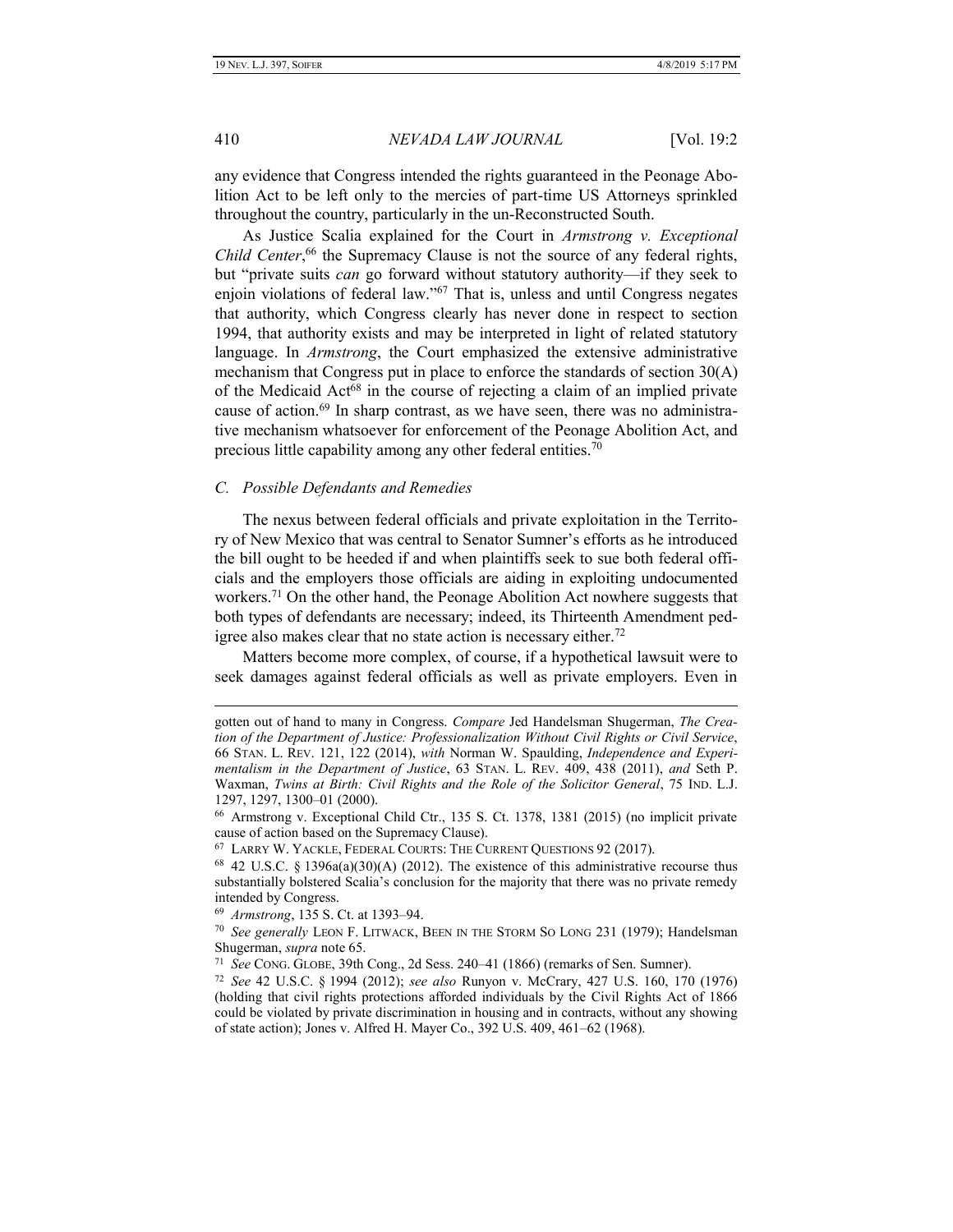such a situation, however, there may still be several ways to sue federal government officials that might allow artful ways to get around or through sovereign immunity or to have it waived. Ideally, however, the initial salvos attempting to use the statute would seek only declaratory and injunctive relief against any and all defendants.

A very brief and ancient statute—at least by American standards—sought to protect vulnerable laborers against many forms of exploitation. The members of the 39th Congress were painfully aware that the formal end of slavery had not and could not itself make people free. Their Peonage Abolition Act was a bold—albeit, at least in part, naïve—attempt to provide an important practical legal tool to establish freedom in the workplace. The protection was to extend to noncitizens as well as citizens anywhere in the United States, and it was intended to afford protection to all those who encountered overwhelmingly coercive employment. Those being exploited could come to federal court even if they were not working to pay off a debt and even if they encountered intolerable employment situations they might have seemed to enter voluntarily.

Coercion is a jagged concept whose meaning often depends on specific contexts,<sup>73</sup> yet the free labor ideology of the Republican Party both before and after the Civil War managed to drive memories and ideas of acceptable indentured servitude back into the conveniently overlooked past, though indentured servitude had helped settle America.<sup>74</sup> And the violence, intimidation, and horrific daily experiences former slaves encountered in the years immediately after Appomattox demonstrated dramatically that the free market was hardly free and that newly freed laborers were in desperate need of protection.<sup>75</sup> On the last day of its final session, the 39th Congress sent in the troops; that same day, Congress also sought to provide a lasting legal mechanism to protect vulnerable workers from blatant coercion in the workplace.<sup>76</sup>

While visiting Hawai'i last year, Justice Ginsburg urged lawyers and law students to use their knowledge and skill to work toward repairing a torn world.<sup>77</sup> Within old statutory provisions, there may be found important old lines that are yet to be poured into new battles.

<sup>73</sup> This is an ongoing problem. *See, e.g.*, John P. Dawson, *Economic Duress—An Essay in Perspective*, 45 MICH. L. REV. 253, 266 (1947); Edwin W. Patterson, *Compulsory Contracts in the Crystal Ball*, 43 COLUM. L. REV. 731, 741 (1943).

<sup>74</sup> *See generally* FONER, *supra* note 18; ROBERT J. STEINFELD, COERCION, CONTRACT, AND FREE LABOR IN THE NINETEENTH CENTURY (2001); ROBERT J. STEINFELD, THE INVENTION OF FREE LABOR: THE EMPLOYMENT RELATION IN ENGLISH AND AMERICAN LAW AND CULTURE, 1350-1870 (1991); CHRISTOPHER L. TOMLINS, LAW, LABOR, AND IDEOLOGY IN THE EARLY AMERICAN REPUBLIC (1993); Lea S. VanderVelde, *The Labor Vision of the Thirteenth Amendment*, 138 U. PA. L. REV. 437, 441 (1989).

<sup>75</sup> *See generally* LITWACK, *supra* note 70.

<sup>76</sup> *See* CONG. GLOBE, 39th Cong., 2d Sess. 1995 (1867).

<sup>77</sup> *See* Trifonovitch, *supra* note 1.